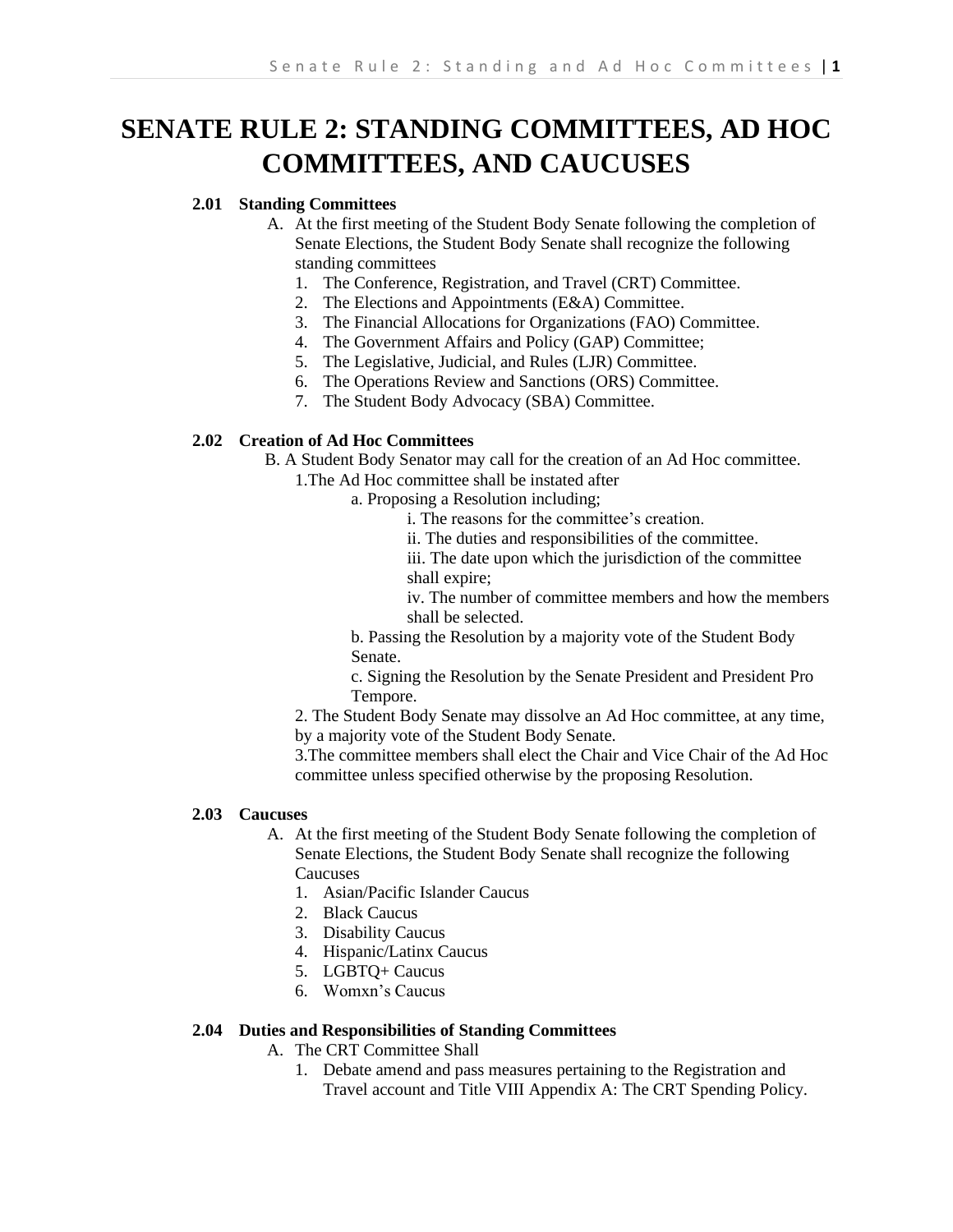- 2. Comply with all provisions stated in Title VIII: The Finance Code of the Student Body Statutes.
- 3. Review Title VIII Appendix A: The CRT Spending Policy and suggest amendments by means of Bills introduced by any Student Body Senator.
- B. The E & A Committee shall
	- 1. Debate, amend, and pass measures pertaining to elections, the Elections Statutes, Title III Chapter 302: Apportionment of the Student Body Senate, and Title III Chapter 306: Student Senate Confirmations of Presidential Appointments.
	- 2. Recommend, to the Student Body Senate, favorable or unfavorable approval of appointments to the office.
	- 3. Review the Election Statutes and suggest amendments by means of Bills introduced by any Student Body Senator.
- C. The FAO Committee shall
	- 1. Debate, amend, and pass measures pertaining to fiscal matters regarding the Senate Working Fund and Title VIII Appendix B: The FAO Spending Policy.
	- 2. Comply with all provisions stated in Title VIII: The Finance Code of the Student Body Statutes.
	- 3. Review Title VIII Appendix B: The FAO Spending Policy and suggest amendments by means of Bills introduced by any Student Body Senator.
- D. The GAP Committee Shall
	- 1. Debate, amend, and pass measures pertaining to local, state, or federal government affairs and measures pertaining to topics related to our annual Legislative Priorities.
	- 2. Review all state, local and federal legislation that may affect the student body.
	- 3. Review all Board of Governors policies, regulations, and resolutions that may affect the student body.
	- 4. Facilitate relations between the student body an.d their state and local government representatives to create awareness of any student issue.
	- 5. Participate in various activities to increase on-campus political engagement and open discussion with local and state elected officials.
	- 6. Serve as a non-partisan research group for the student body and inform students on legislation that may affect them, as well as avenues to advocate for both sides of the legislation.
	- 7. Introduce a Resolution(s) that establishes the Legislative Priorities of the Student Government following the Senate Election, but no later than thirty (30) days prior to the state of Florida's legislative session.
- E. The LJR Committee shall
	- 1. Debate, amend, and pass measures pertaining to the Constitution, Statutes, and Senate Rules, excluding sections which are under the jurisdiction of other standing committees.
	- 2. Review the Constitution, Statutes, and Senate Rules and suggest amendments by means of Bills or Resolutions introduced by any Student Body Senator.
	- 3. Maintain an updated version of the Constitution, Statutes, and Senate Rules.
	- 4. Conduct a preliminary review once an affidavit for impeachment has been filed against any Student Government Agent and decide whether to dismiss the charge or move the affidavit to the Student Body Senate floor.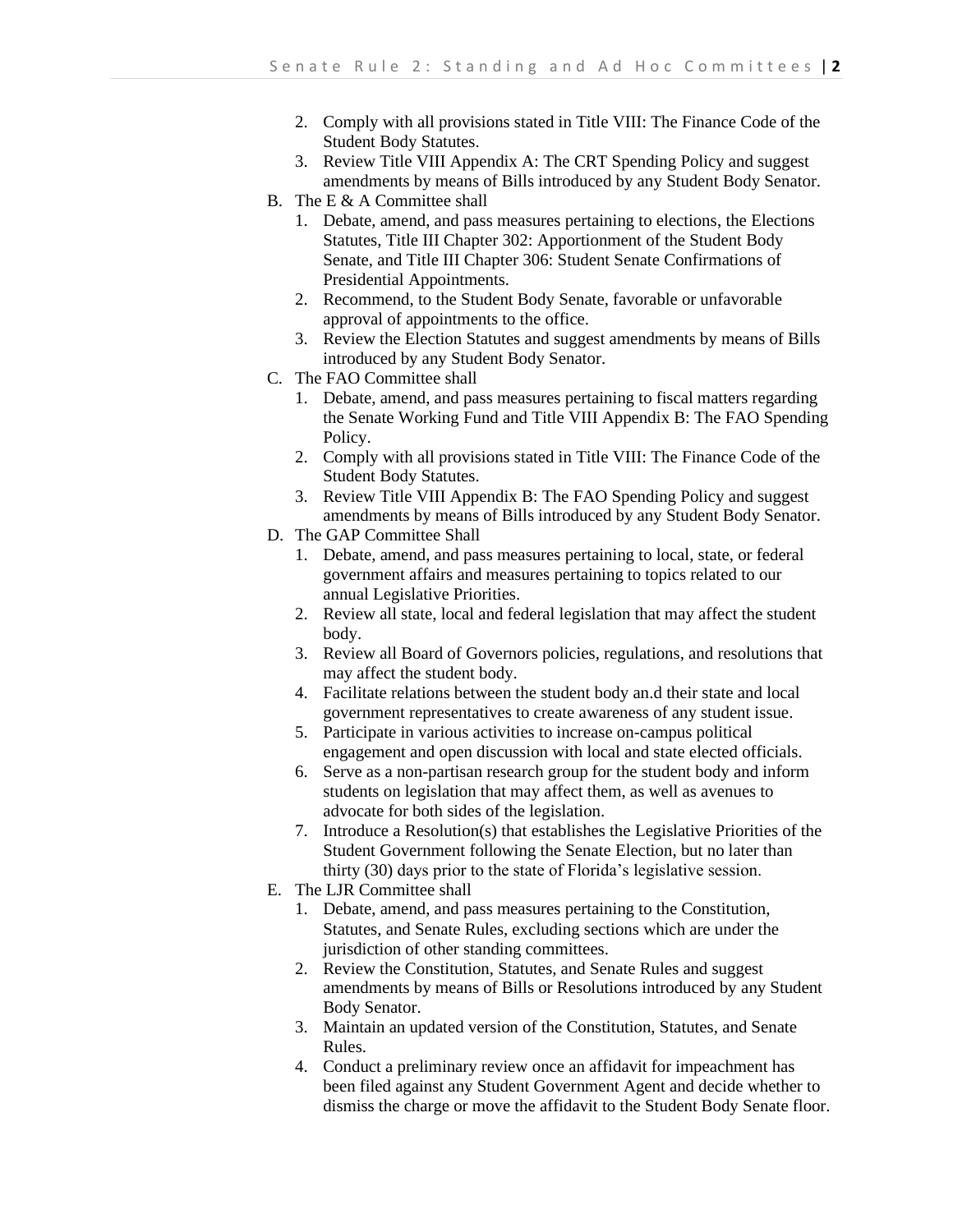- *5.* Be responsible for hearing and ruling on all Student Body Senator Absences submitted in accordance with *Senate Rule 7: Student Senator Absences.*
- F. The ORS Committee shall
	- 1. Hear, investigate, resolve, and/or make recommendations regarding concerns related to any operation funded through the Registration and Travel & Senate Working Fund accounts.
	- 2. Distribute and collect post-event and post-funding forms from Registered Student Organizations and individuals funded through the accounts of the Student Body Senate.
	- 3. Debate, amend, and pass measures pertaining to Title VIII: The Finance Code section of the Student Body Statutes and Title VIII Appendix C: The ORS Fiscal Probation Policy.
	- 4. Review Title VIII: The Finance Code of the Student Body Statutes and suggest amendments by means of Bills introduced by any Student Body Senator and Title VIII Appendix C: The ORS Fiscal Probation Policy and suggest amendment by means of Bills introduced by any Student Body Senator.
	- 5. Assess events funded by all Student Body Senate accounts.
	- 6. Forward all findings to the Comptroller, the Student Body Senate, and A&SF Budget Committee.
	- 7. Comply with all provisions stated in Title VIII: The Finance Code of the Student Body Statutes.
- G. The SBA Committee shall
	- 1. Debate, amend, and pass measures advocating on behalf of the student body regarding student, and university affairs.
	- 2. Maintain a form of outreach to students regularly to learn what issues the student body has on and off campus and be in constant review of those issues.
	- 3. Review of student affairs and matters including, but not limited to, educational, environmental, economic, transportation, and health, and safety concerns on and beyond the University of Central Florida campuses that affects the students at the University of Central Florida.
	- 4. Review all University policies, regulations, and resolutions that may affect the student body.

## **2.05 Duties and Powers of Caucuses**

- A. Caucuses shall
	- 1. Sponsor measures to address issues that are unique to the population of students they identify with them.
		- a. These measures may be debated but not amended within the caucus meetings.
	- 2. Serve as an avenue for populations of students identifying with a Caucus to share issues that uniquely affect them.
	- 3. Preserve and advance relationships with Registered Student Organizations catered to students of specific identities to better those students' academic and collegiate experiences.
	- 4. Be in constant review of University policies and regulations that affect the population of students that identify with them.
	- 5. Provide a specific open forum to give students and RSO's the opportunity to address the Caucus during meetings.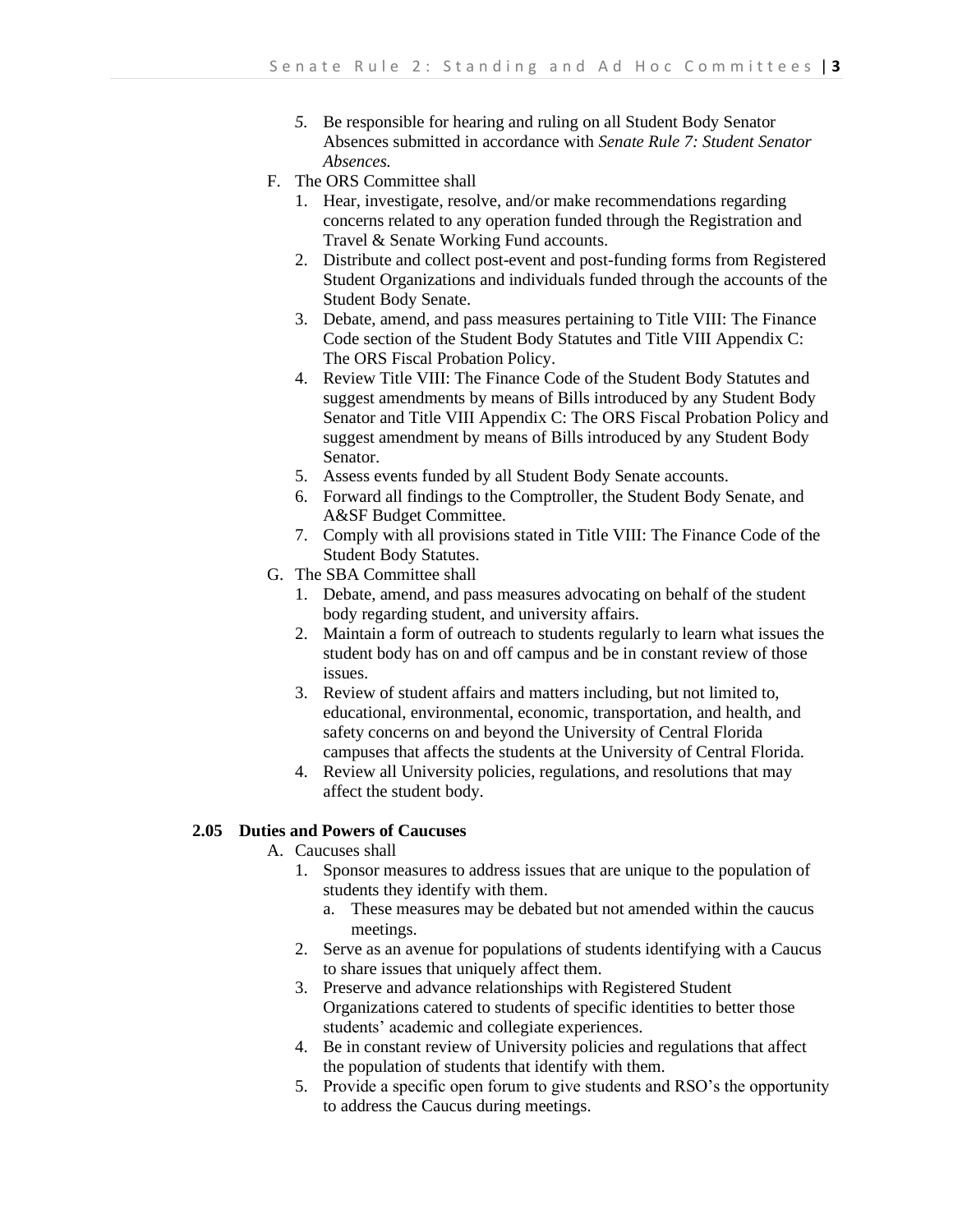#### **2.06 Membership of Committees**

- A. Any committee member may resign at any time by submitting a written resignation to the Committee Chair or the Senate President.
- B. The Senate President may remove a committee member from any committee with written concurrence of the Senate Executive Committee which may be overturned by a majority vote of the Student Body Senate.
- C. The Senate President may remove a committee member from any committee upon verbal occurrence of the committee member at a regularly scheduled meeting of the Student Body Senate during miscellaneous business.
- D. Any Student Body Senator who goes without sitting on at least one (1) Senate Standing or Ad Hoc committee for two (2) consecutive weeks, without previous approval of the Student Body Senate, shall be considered resigned from the Student Body Senate.
- E. No Student Body Senator shall serve as a member of more than two (2) Standing committees and two (2) Ad Hoc committees at any one time, except for the Senate President Pro Tempore or the appointed Deputies Pro Tempore.
- F. No Student Body Senator shall be the Chair of more than one (1) Standing committee or one (1) Ad Hoc committee at the same time.

#### **2.07 Membership of Caucuses**

- A. Any Student Government Agent who identifies with the mission of a Caucus. 1. No Student Government Agent shall be barred from membership.
- B. Any Caucus member may resign by submitting a written resignation to the Caucus Chair or the Senate President.
- C. The Senate President may remove a caucus member from any caucus upon verbal concurrence of the caucus member at a regularly scheduled meeting of the Student Body Senate during miscellaneous business.
- D. No Student Government Agent shall be required to be a member of a Caucus.
- E. Only Senators can serve as Chairs or Vice Chairs.
- F. No Senator shall serve as Chair of more than (1) Caucus.
- G. Three (3) ex-officio members seats
	- 1. One (1) permanent ex-officio member seat is to be filled by a Registered Student Organizations that serves as an overarching group of RSOs representing student populations of an identity that correlates with the Caucus.
		- a. The Caucus may appoint a new permanent member if that RSO disbands, or another overarching RSO emerges, with a 2/3 vote.
	- 2. Two (2) non-permanent ex-officio shall be filled by RSOs for terms coinciding with the Senate Session. In relation to a Caucus's List of Applicable Registered Student Organization:
		- a. If there are three (3) or fewer RSO's that represent students of a specific identity, those RSOs that represent students of a specific identity, those RSOs can serve one (1) year long consecutive terms.
		- b. If there are four (4) RSOs that represent students of a specific identity, non-permanent ex-officio members will serve staggered two (2) year non-consecutive terms.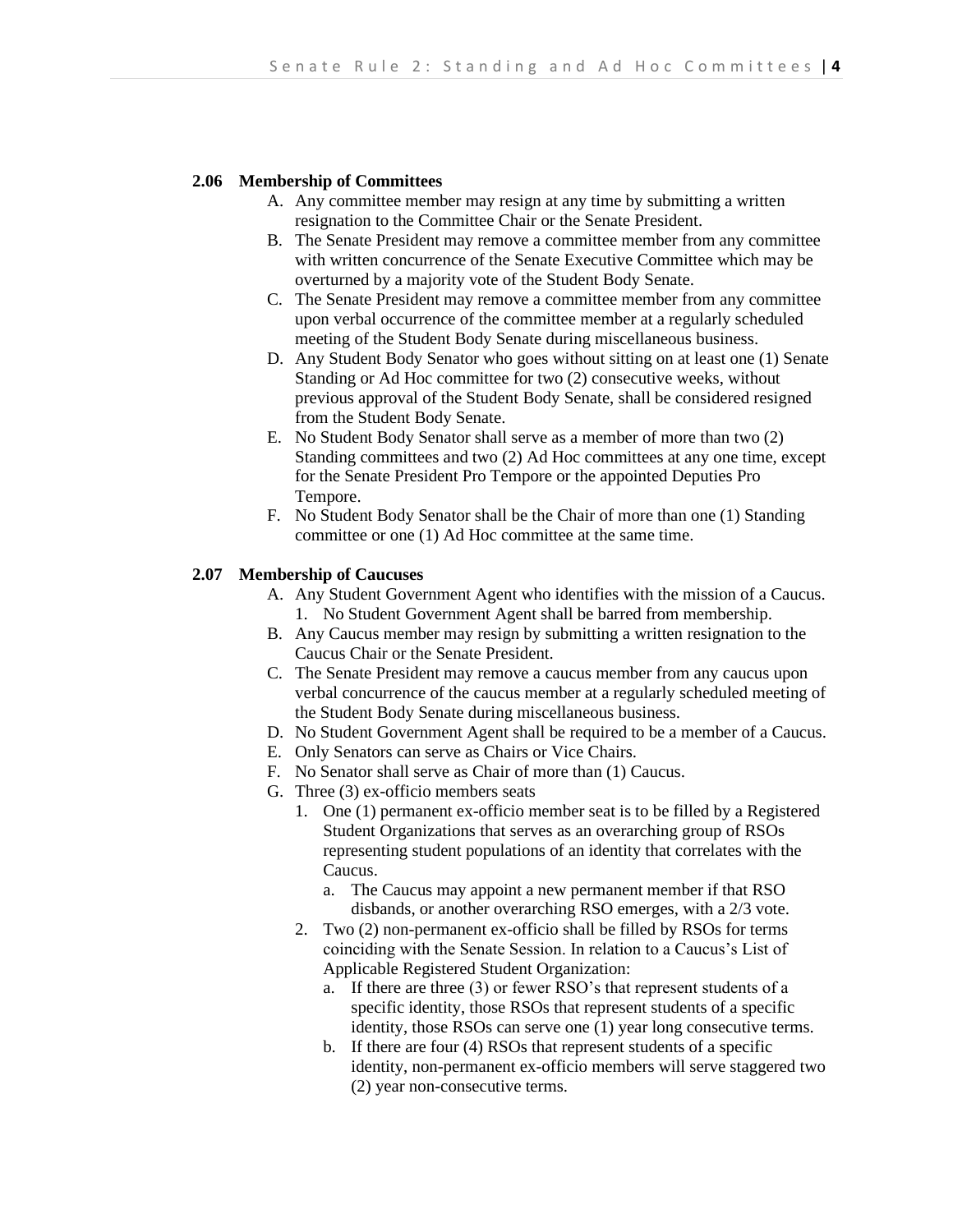- c. If there are five (5) or more RSOs that represent a specific identity, non-permanent ex-officio members shall not serve consecutive terms.
- 3. Caucus ex-officio membership shall not count against quorum; however, it shall count for it.
- 4. All ex-officio caucus members shall have full debating and voting privileges.
- 5. Ex-officio members shall be permitted to fulfill their entire term in accordance with guidelines in effect at the time of their most recent election.

## **2.08 Reference of Measures to Committee**

- A. The Chair shall refer all measures to the appropriate Standing or Ad Hoc committee(s), with only one (1) having amending jurisdiction.
- B. Should a Student Body Senator desire to have a measure referred to a particular committee, the Student Body Senator may move to do so; in which the motion must be passed by a majority vote.

A reference shall be in effect when the Chair announces the fact at a Student Body Senate Meeting and when it is recorded in the meeting minutes.

C.

## **2.09 Procedure in Committee Meetings**

- A. Measures given notice of introduction or that originated in committee with majority approval of the committee shall be acted upon at a committee meeting.
- B. Measures shall be released from the committee after a holding period of two (2) weeks of time, unless the committee votes favorably to retain said measure in committee.
	- 1. For the measure to be held in committee, the Committee Chair shall report the retention of a measure to the Senate President before the Student Body Senate convenes.
	- 2. Failure to report to the Senate President will result in the measure being placed on Second Reading.
	- 3. The Student Body Senate can override the retention of a measure with a majority vote of the members present and voting.
- C. No committee shall meet during the hours of a Senate Meeting, without special leave, as determined by the Senate President Pro Tempore or by a majority vote of the Student Body Senate.

No two (2) committees shall sit at the same time, without prior consent of the Senate Executive Committee.

D.

## **2.10 Presentation of Committee and Caucus Reports**

The Committee and Caucus Chair, or a representative shall present an oral report of the Committee or Caucus recommendations, final vote counts on measures, and pertinent discussion during Senate Meetings according to the agenda. A.

**HISTORY:**

Res 13-03 (02/03/81) Bill 16-05 (10/25/83) Res 16-51 (08/03/84) Res 17-23 (04/02/85) Res 17-27 (04/23/85) Res 17-32 (05/21/85) Res 18-11 (02/06/86) Res 19-25 (04/09/87) Res 19-27 (05/25/87) Res 19-35 (07/19/97) Res 20-04 (11/03/87) Res 23-07 (03/28/91) Res 25-21 (07/25/93) Res 26-12 (03/31/94) Res 26-20 (07/05/94) Res 26-24 (09/08/94) Res 32-25 (00/00/00) Res 34-10 (11/15/01) Res 34-22 (11/15/01) Res 34-10 (05/31/02)